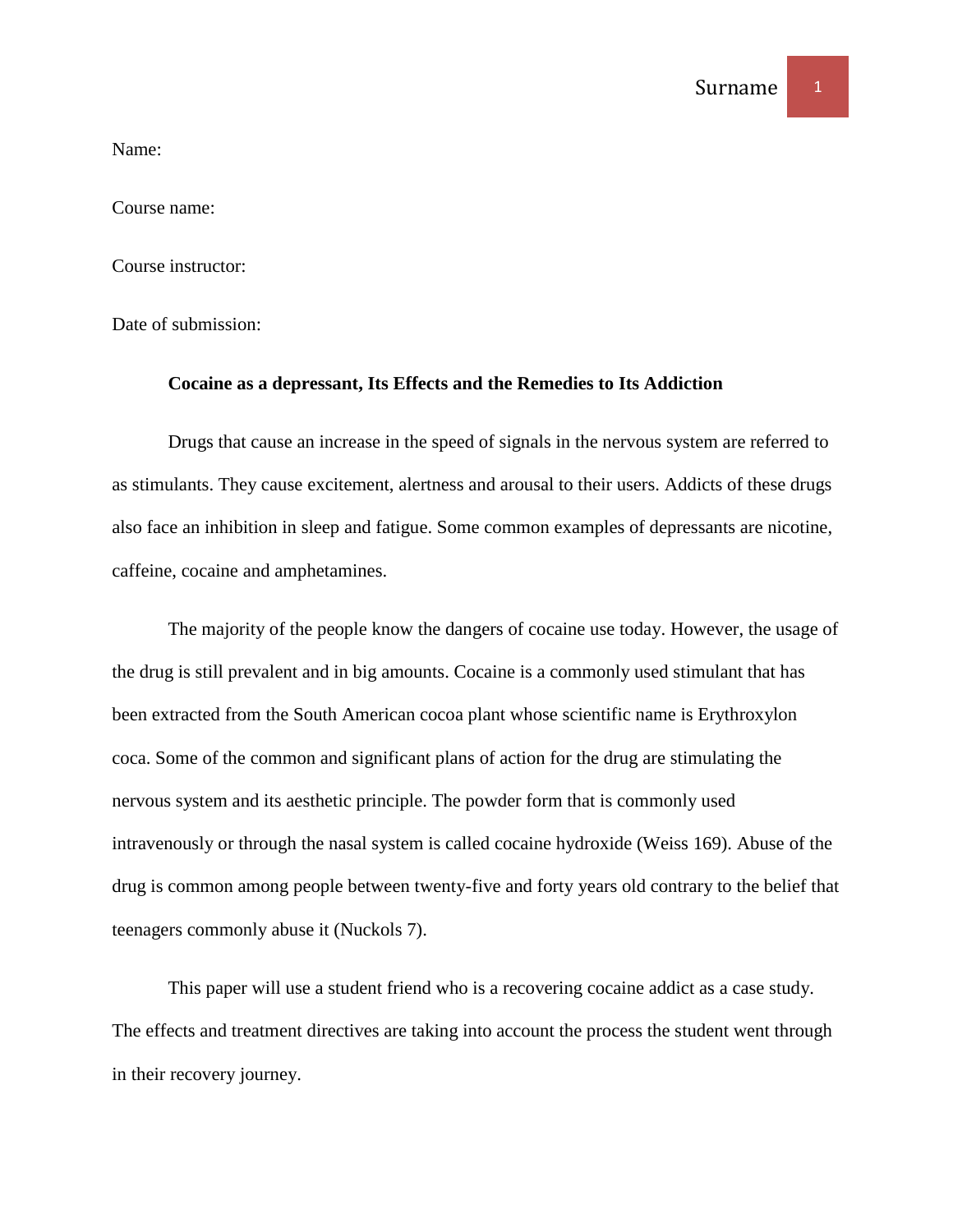## **Effects on Victims**

The introduction of the drug to the victim's body may be through many ways. Users can ingest the drug through the mouth or can smoke the powder. Other users use syringes and needles to introduce the dissolved powder into their bloodstream. Sniffing the drug or introducing it through other mucous membranes like the urethra, vagina, and the gums are also common ways of taking cocaine.

When in the body large amounts of cocaine are absorbed by organs like the liver, brain, heart and kidneys or even the fat tissue. Blood levels of the drug are varied depending on the method of introduction of the drug to the body. The time may vary from a few minutes to an hour after the use of the drug (Weiss 27). The drug is then quickly broken down into small inactive portions. These portions for a while are largely not active and are ejected from the body. The enzyme pseudocholinesterase handles the bodily disintegration of cocaine. The active byproducts handle the various side effects that are witnessed on cocaine addicts. Some of the byproducts like benzoylecgonine can also be detected in the urine of users after several days (Weiss 28). The drug activates the neurons producing dopamine in the brain's reward system that results in the urge by the user to want to use more. The result of these urges is the development of addictive tendencies on the victims.

The effects of cocaine use cause an increase in the heartbeat that can cause constriction of blood vessels and thus the development of chronic conditions like blood pressure, strokes, and heart attacks. Such effects are not dependent on the usage frequencies of cocaine. Due to the fast acting nature of the drug, first-time users are also prone to seizures or even heart attacks. Withdrawal symptoms are due to neural changes are feeling depressed, tired, and anxious and